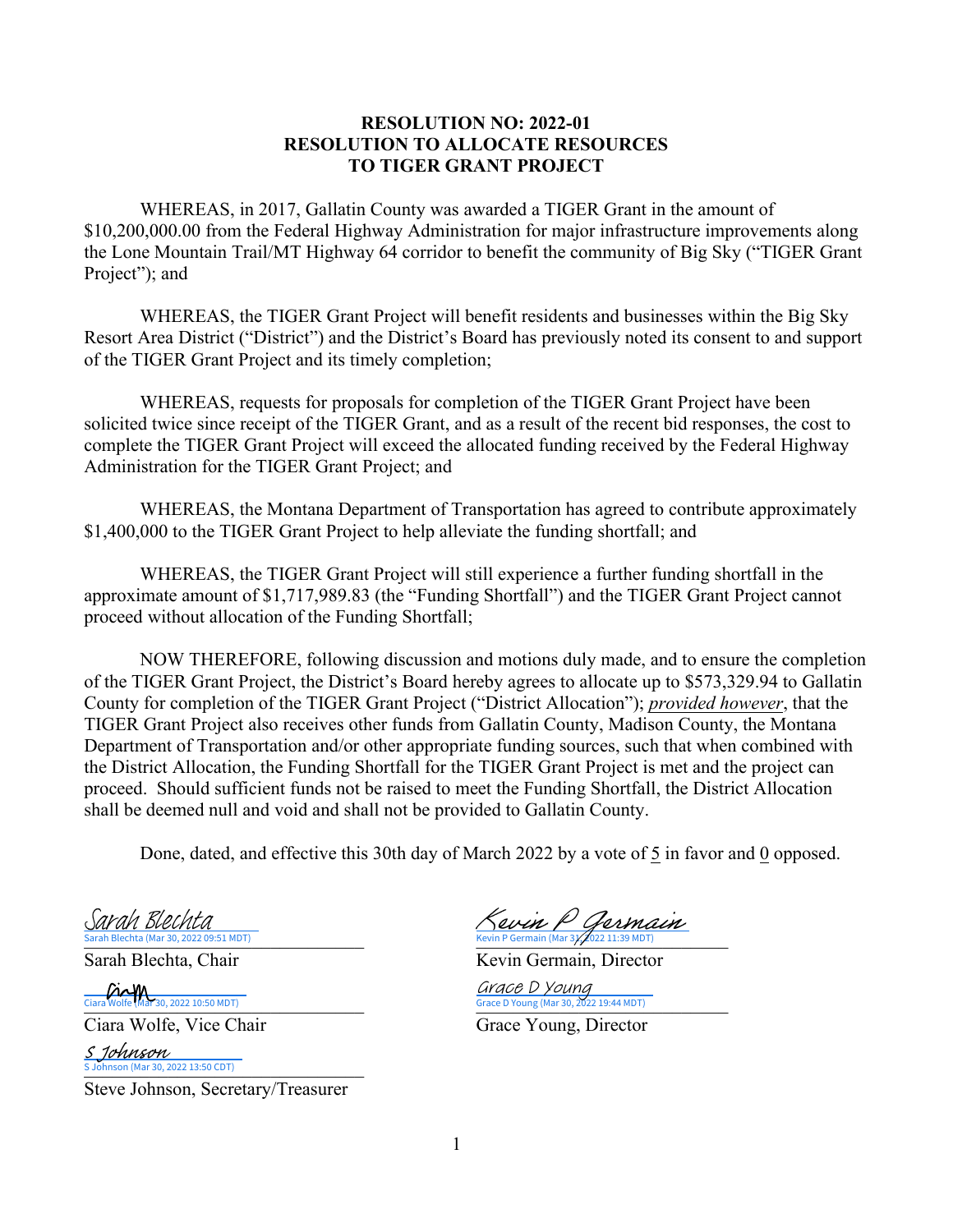## Resolution Allocating Resources to TIGER Project 2022.01\_For Signatures

Final Audit Report 2022-03-31

| Created:        | 2022-03-30                                   |
|-----------------|----------------------------------------------|
| By:             | Sara Huger (sara@resorttax.org)              |
| Status:         | Signed                                       |
| Transaction ID: | CBJCHBCAABAAVtVhSuCtDuFf9hZ32GTGvAHTRIJi2gvp |

## "Resolution Allocating Resources to TIGER Project 2022.01\_For Signatures" History

- **D** Document created by Sara Huger (sara@resorttax.org) 2022-03-30 - 3:43:20 PM GMT- IP address: 76.75.11.75
- Document emailed to Sarah Blechta (sarah@resorttax.org) for signature 2022-03-30 - 3:43:51 PM GMT
- **Email viewed by Sarah Blechta (sarah@resorttax.org)** 2022-03-30 - 3:50:54 PM GMT- IP address: 104.28.48.254
- $\mathscr{D}_{\bullet}$  Document e-signed by Sarah Blechta (sarah@resorttax.org) Signature Date: 2022-03-30 - 3:51:20 PM GMT - Time Source: server- IP address: 76.75.8.132
- $\mathbb{R}$  Document emailed to Ciara Wolfe (ciara@resorttax.org) for signature 2022-03-30 - 3:51:22 PM GMT
- **Email viewed by Ciara Wolfe (ciara@resorttax.org)** 2022-03-30 - 4:49:23 PM GMT- IP address: 172.226.80.11
- $\mathscr{O}_\bullet$  Document e-signed by Ciara Wolfe (ciara@resorttax.org) Signature Date: 2022-03-30 - 4:50:08 PM GMT - Time Source: server- IP address: 172.226.3.124
- **Document emailed to S Johnson (steve@resorttax.org) for signature** 2022-03-30 - 4:50:09 PM GMT
- **Email viewed by S Johnson (steve@resorttax.org)** 2022-03-30 - 6:49:17 PM GMT- IP address: 173.29.55.15
- $\mathbb{Z}_{\mathbb{R}}$  Document e-signed by S Johnson (steve@resorttax.org) Signature Date: 2022-03-30 - 6:50:10 PM GMT - Time Source: server- IP address: 173.29.55.15